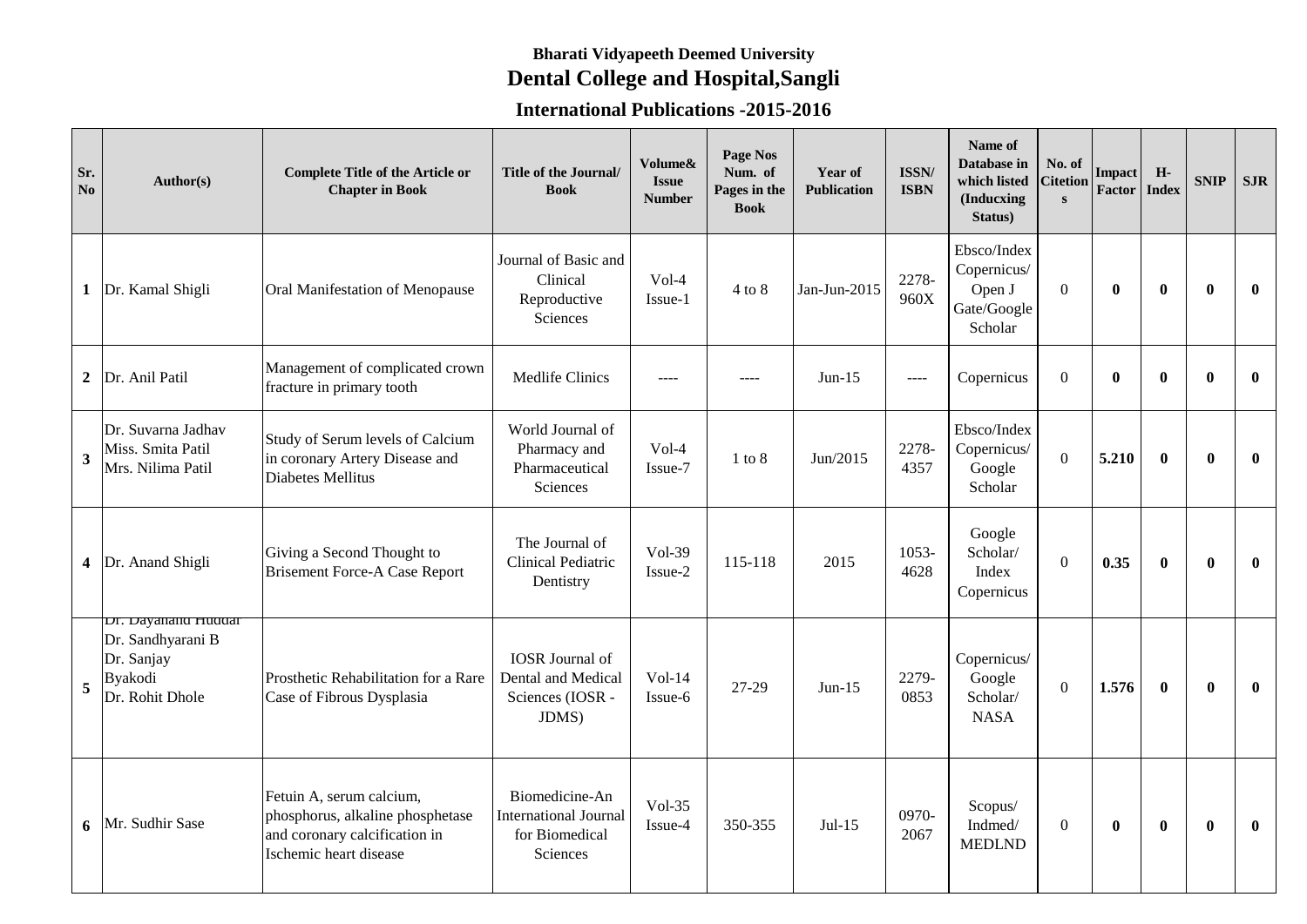|                                                                           | The Knowledge, attitude and                                                                                                                                                     |                                                                        |                          |           |                      |                |                                                                      |                |              |              |          |              |
|---------------------------------------------------------------------------|---------------------------------------------------------------------------------------------------------------------------------------------------------------------------------|------------------------------------------------------------------------|--------------------------|-----------|----------------------|----------------|----------------------------------------------------------------------|----------------|--------------|--------------|----------|--------------|
| Dr. Kamal Shigli<br>7                                                     | practice of edentulous patients<br>attending a dental institute in India<br>regarding care of their dental<br>prostheses                                                        | South African Dental<br>Journal                                        | <b>Vol-70</b><br>Issue-7 | 294-299   | Aug-15               | $\overline{a}$ | PubMed                                                               |                | $\bf{0}$     | $\bf{0}$     | $\bf{0}$ | $\mathbf{0}$ |
| Mrs. Nilima Patil<br>8                                                    | Evaluation of Phenotypic and<br>Genotypic Test Methods to Detect<br>Methicillin Resistant<br>Staphylococcus Aureus                                                              | <b>International Journal</b><br>of health Sciences<br>and Research     | Vol-5<br>Issue-8         | 186-193   | Aug-15               | 2249-<br>9571  | Index<br>Copernicus/<br>Google<br>Scholar/<br>Scopus/<br><b>DOAJ</b> | $\mathbf{0}$   | 3.5          | $\bf{0}$     | $\bf{0}$ | $\mathbf{0}$ |
| Miss. Nilima Patil<br>9                                                   | Prevalence and Antimicrobial<br>Resistance Pattern of Methicillin<br><b>Resistant Staphylococcus Aureus</b><br>(MRSA) Strains in Tertiary Care<br>Hospital-A Prospective Study. | World Journal of<br>Pharmaceutical<br>Research                         | $Vol-4$<br>Issue-8       | 1681-1690 | Aug- $15$            | 2277-<br>7105  | Index<br>Copernicus/<br>Google<br>Scholar                            |                | 5.990        |              |          |              |
| Dr. Jaykumar Patil<br>10<br>Dr. Pranav Patil                              | Comparative Evaluation of effect of<br>Two different bonding systems on<br>Shear bond strength of composite<br>and compomer to mineral Trioxide<br>Aggregate: An In Vitro Study | Journal of<br><b>International Oral</b><br>Health                      | $Vol-7$<br>Issue -10     |           | Aug-15               |                | Pubmed/<br>Index<br>Copernicus                                       | $\overline{0}$ | $\mathbf{0}$ | $\mathbf{0}$ | $\bf{0}$ | $\bf{0}$     |
| Dr. Jaykumar Patil<br>Dr. Girish<br>11<br>Nanjannwar<br>Dr. Santosh Hugar | Effect of Eugenol Containing and<br>Eugenol Free Temporary<br>Restorations on Microleakage in<br><b>Composite Restorations</b>                                                  | Journal of<br><b>International Oral</b><br>Health                      | $Vol-7$<br>Issue-10      | 58-61     | Agust, 2015          | 0976-<br>7428  | Pubmed/<br>Index<br>Copernicus                                       | $\theta$       | $\bf{0}$     | $\bf{0}$     | $\bf{0}$ | $\bf{0}$     |
| 12   Dr. Anand Shigli                                                     | Comparative Evaluation of<br><b>Efficiency of Three Obturation</b><br>Techniques for Primary Incisors-An<br>In Vivo Study                                                       | <b>International Journal</b><br>of Oral Health and<br>Medical Research | $Vol-2$<br>Issue-2       | $15-18$   | July-August-<br>2015 | 2395-<br>7387  | Google<br>Scholar                                                    | $\overline{0}$ | $\bf{0}$     | $\mathbf{0}$ | $\bf{0}$ | $\mathbf{0}$ |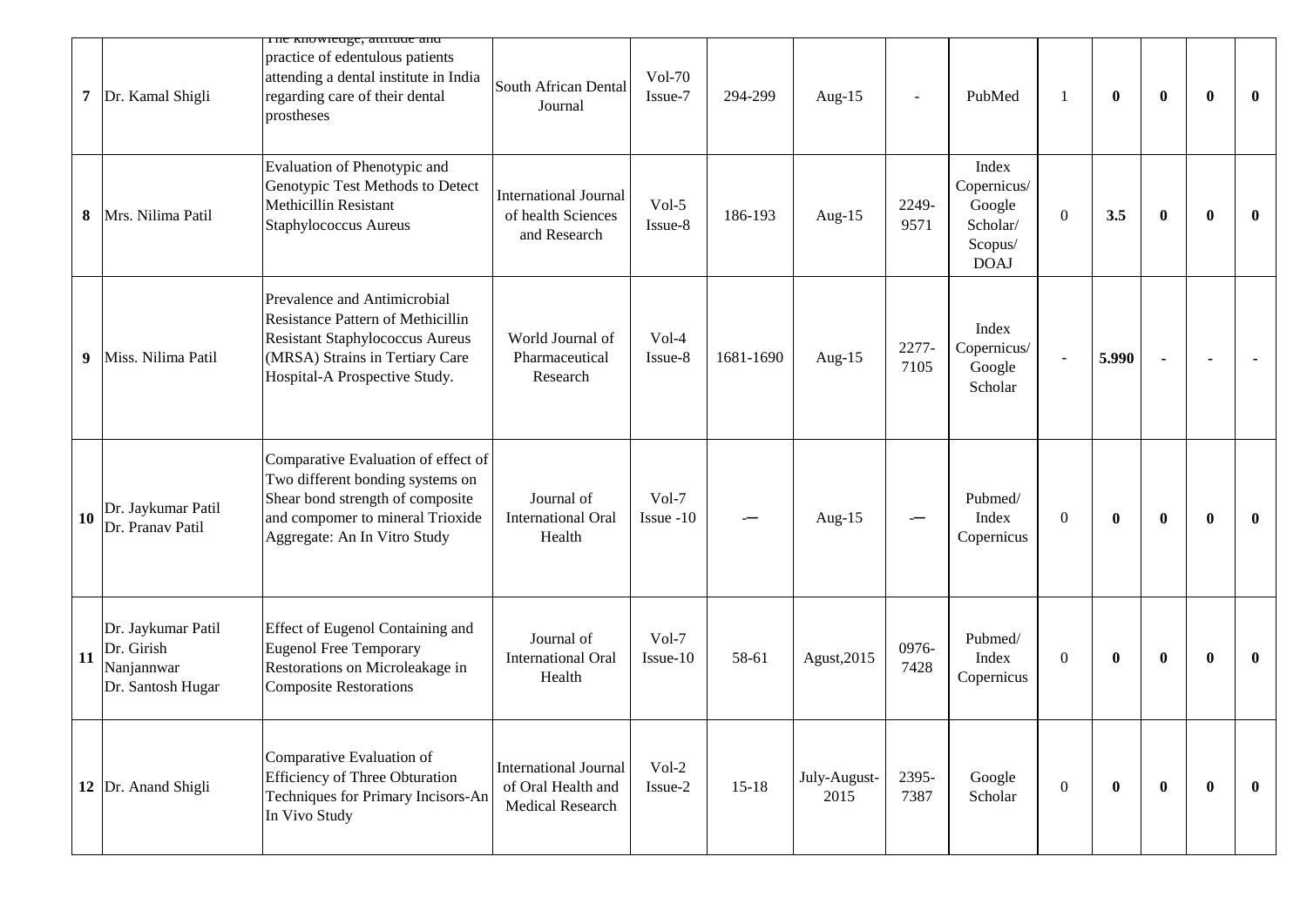| Dr. Channaveer<br>Pattanshetti<br>13 Dr. Banashree<br>Sankeshwari                        | Treatment of Temporomandibular<br>joint Ankylosis using modified<br>Myrhaug's incision              | Journal of Dental<br>and Medical<br>Sciences (IOSR-<br>JDMS)                     | Vol-14<br>Issue-9    | 102-105   | $Sep-15$          | 2279-<br>0853 | Google<br>Scholar                                                                 | $\Omega$       | 1.486        | $\bf{0}$     | $\mathbf{0}$ | $\mathbf{0}$ |
|------------------------------------------------------------------------------------------|-----------------------------------------------------------------------------------------------------|----------------------------------------------------------------------------------|----------------------|-----------|-------------------|---------------|-----------------------------------------------------------------------------------|----------------|--------------|--------------|--------------|--------------|
| 14 Dr. Amol Karagir                                                                      | Principles of panoramic<br>radiography (orthopantography)                                           | <b>International Journal</b><br>of Recent Trends in<br>Science and<br>Technology | $Vol-16$<br>Issue-3  | 628-633   | $Oct-15$          | 2277-<br>2812 | Google<br>Scholar/<br>Copernicus<br>Scribd/W2B                                    | $\mathbf{0}$   | 1.495        | $\bf{0}$     | $\mathbf{0}$ | $\mathbf{0}$ |
| Dr Sanjay Byakodi<br>15 Dr Anirudha Varekar<br>Dr Shridevi Adaki                         | Aggressive Management of<br>Ameloblastoma In Mandible: A<br>Case Report                             | National Journal of<br><b>Integrated Research</b><br>in Medicine                 | $Vol-06$<br>Issue-05 | 115-117   | Sept-Oct-<br>2015 | 0975-<br>9840 | Google<br>Scholar/<br>Copernicus/<br>National<br>Library of<br>Medicine<br>Catlog | $\overline{0}$ | 4.118        | $\bf{0}$     | $\mathbf{0}$ | $\mathbf{0}$ |
| 16 Dr. Mahesh Khairnar                                                                   | Levels of fluoride in community<br>and packaged drinking water supply<br>of dhule city, maharashtra | <b>International Journal</b><br>of Dental Clinics                                | $Vol-7$<br>Issue-3   | 7 to 10   | $Sep-15$          | 0975-<br>8437 | Google<br>Scholar                                                                 | $\Omega$       | $\mathbf{0}$ | $\mathbf{0}$ | $\mathbf{0}$ | $\mathbf{0}$ |
| 17 Dr. Amol Karagir                                                                      | Analysis and diagnosis of dental<br>and mandibular pathologies from<br>Orthopantomography           | <b>International Journal</b><br>of Recent Trends in<br>Science and<br>Technology | $Vol-17$<br>Issue-1  | 139-142   | $Nov-15$          | 2277-<br>2812 | Google<br>Scholar/<br>Copernicus<br>Scribd/W2B                                    | $\overline{0}$ | 1.495        | $\mathbf{0}$ | $\mathbf{0}$ | $\mathbf{0}$ |
| Dr. Sandhyarani B<br>Dr. Dayanand Huddar<br>18 Dr. Sachin Gunda<br>Dr. Shridevi Tamagond | Dental Management of Patient with<br>Scheuthauer-Marie-Sainton<br>Syndrome                          | <b>IOSR</b> Journal of<br>Dental and Medical<br>Sciences (IOSR-<br>JMDS)         | $Vol-14$<br>Issue-11 | $41 - 43$ | $Nov-15$          | 2279-<br>0861 | Google<br>Scholar/<br>Copernicus                                                  | $\mathbf{0}$   | $\mathbf{0}$ | $\bf{0}$     | $\mathbf{0}$ | $\bf{0}$     |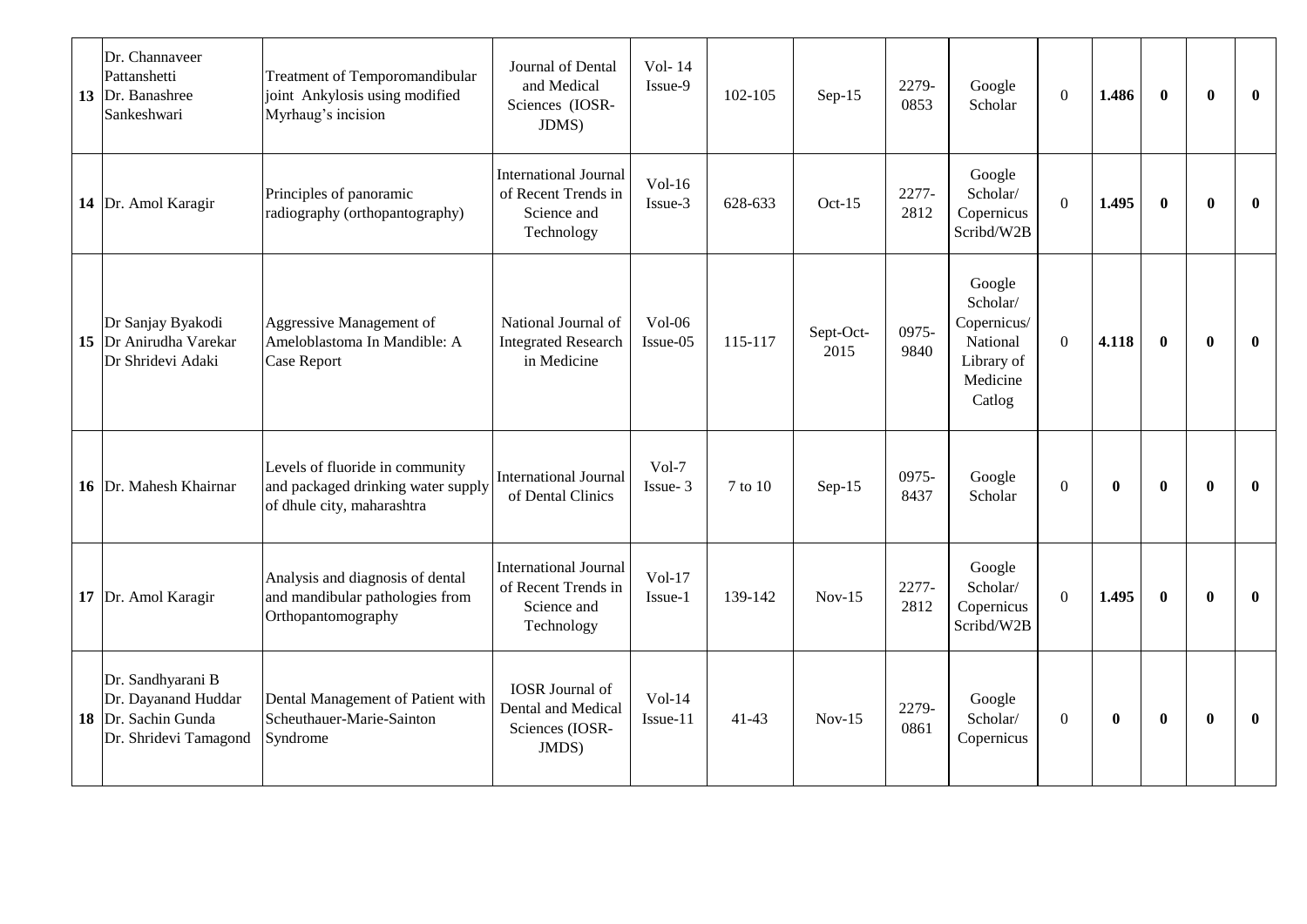| 19 | Dr. Sandhyarani B<br>Dr. Anil Patil<br>Dr. Sachin Gunda<br>Dr. Dayanand Huddar                                                 | Reimplantion of Avulsed Maxillary<br>Incisor with Dry Storage of 5 Days                                                                                                            | MOJ Clinical &<br><b>Medical Case</b><br>Reports                                     | $Vol-3$<br>Issue-2   |          | $Nov-15$ | -             | Google<br>Scholar                | $\mathbf{0}$ | $\mathbf{0}$ | $\mathbf{0}$ | $\bf{0}$ | $\mathbf{0}$ |
|----|--------------------------------------------------------------------------------------------------------------------------------|------------------------------------------------------------------------------------------------------------------------------------------------------------------------------------|--------------------------------------------------------------------------------------|----------------------|----------|----------|---------------|----------------------------------|--------------|--------------|--------------|----------|--------------|
|    | 20 Dr. Rutuja Chopade                                                                                                          | An Evaluation and Comparison of<br>Shear Bond Strength of Two<br>Adhesive Systems to Enamel and<br>Dentin: An In Vitro Study                                                       | Journal of<br><b>International Oral</b><br>Health                                    | Vol-8<br>Issue-1     | 86-89    | $Nov-15$ | 0976-<br>7428 | Pubmed                           | $\mathbf{0}$ | $\bf{0}$     | $\bf{0}$     | $\bf{0}$ | $\mathbf{0}$ |
| 21 | Dr. Channaveer<br>Pattanshetti<br>Dr. Abhishek Gajare<br>(PG)<br>Dr. Priya Gupta (PG)<br>Dr. Banashree<br>Sankeshwari          | Herditary Angio-Oedema-A rare<br>case report & review of<br>management methodologies                                                                                               | Journal of Dental<br>and Medical<br>Sciences (IOSR-<br>JDMS)                         | Vol-14<br>Issue 12   | 18-21    | $Dec-15$ | 2279-<br>0861 | Copernicus/<br>Google<br>Scholar | $\mathbf{0}$ | 1.485        | $\mathbf{0}$ | $\bf{0}$ | $\mathbf{0}$ |
| 22 | Mrs. Nilima<br>Patil<br>Dr. Suvarna Jadhav<br>Mrs. Smita Patil                                                                 | Patterns of Phenotypic Resistance<br>to the Macrolide Lincosamide<br>Streptogramin-B Group of<br>Antibiotics In PVL Positive<br>Staphylococcus aureus In Tertiary<br>Care Hospital | Journal of<br>International<br>Research in Medical<br>and Pharmaceutical<br>Sciences | Vol-8<br>Issue-2     | 101-105  | $Dec-15$ | 2395-<br>4477 | Copernicus/<br>Google<br>Scholar | $\mathbf{0}$ | $\bf{0}$     | $\bf{0}$     | $\bf{0}$ | $\mathbf{0}$ |
| 23 | Dr. Swapnil Shinde<br>Dr.Barun Kumar<br>Dr.Channaveer<br>Pattenshetti Dr. Abhishek radicular Cyst?<br>Gajare Dr.Santaji Shinde | Mandibular Osteolytic lesion in a<br>17 year old girl: A dentigerous or                                                                                                            | Journal of Dental<br>and Medical<br>Sciences (IOSR-<br>JDMS)                         | $Vol-14$<br>Issue-12 | 01 to 04 | $Dec-15$ | 2279-<br>0861 | Google<br>Scholar                | $\mathbf{0}$ | 1.49         | $\bf{0}$     | $\bf{0}$ | $\bf{0}$     |
| 24 | Dr. Suvarna Jadhav<br>Dr. Ulhas Mali<br>Mrs. Nilima Patil<br>Mrs. Smita Patil<br>Dr. Pooja Pharne                              | In-Vitro Studies of lectin specific<br>changes on Erythrocyte membrane<br>in malaria                                                                                               | Asion Journal of<br>Medical and<br>Pharmaceutical<br>Sciences                        | $Vol-2$<br>Issue-2   | 728-730  | Dec-15   | 2347-<br>0165 | Google<br>Scholar                | $\mathbf{0}$ | $\bf{0}$     | $\mathbf{0}$ | $\bf{0}$ | $\bf{0}$     |